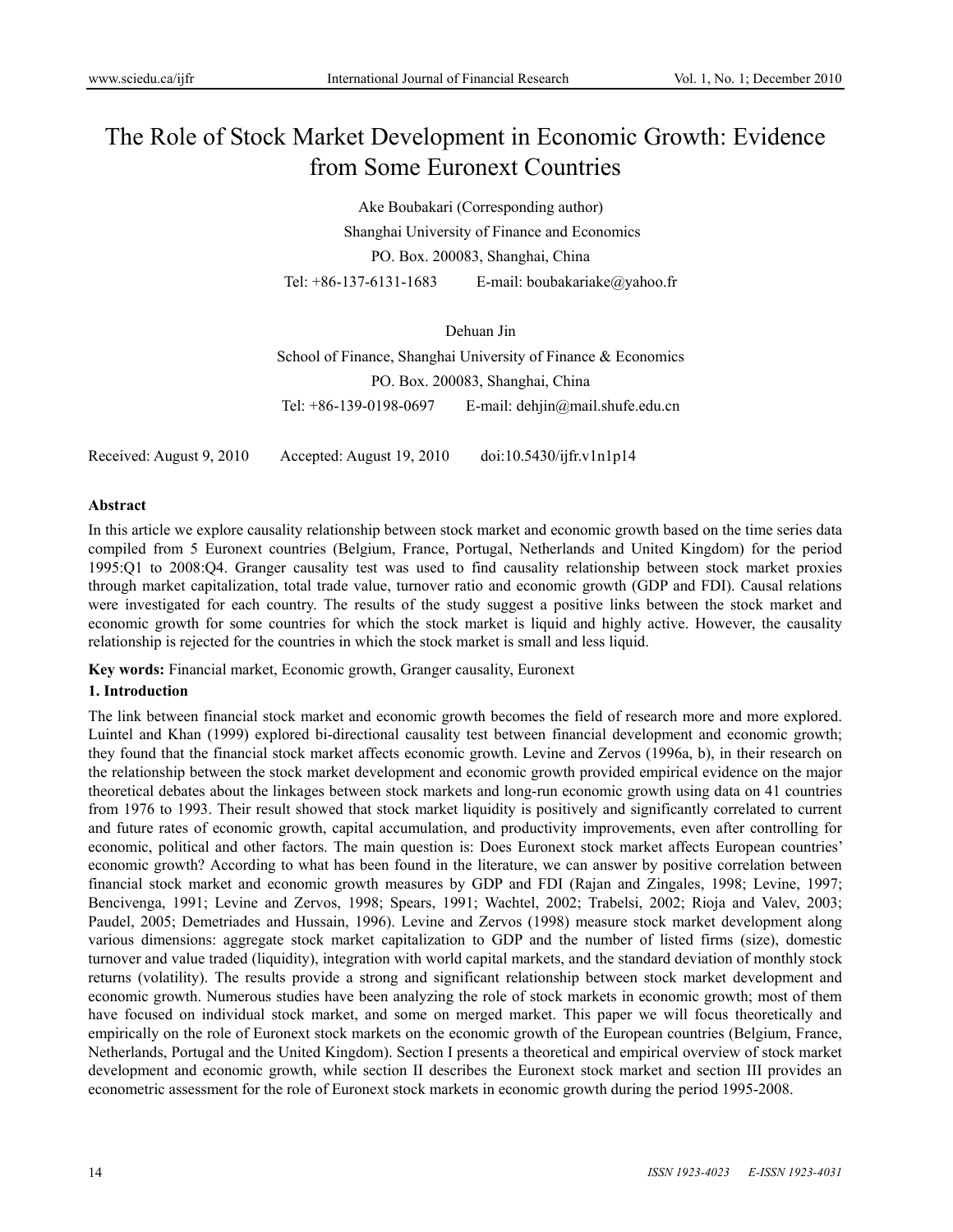### **2. Financial stock market's impact on the economic growth: theoretical and empirical overview**

Levine (1991) found a positive relation between financial stock market and economic growth by issuing new financial resources to the firms. Filer et al. (1999) examined stock market-growth nexus and exhibited positive casual correlation between stock market development and economic activity. Spears (1991) reported that in the early stages of development, financial intermediation induced economic growth. The financial stock market facilitates higher investments and the allocation of capital, and indirectly the economic growth. Sometimes investors avoid investing directly to the companies because they cannot easily withdraw their money whenever they want. But through the financial stock market, they can buy and sell stocks quickly with more independence. Levine and Zervos (1998) measured stock markets development along with different magnitude and have suggested strong statistically significant relationship between initial stock market development and subsequent economic growth. An efficient stock market contributes to attract more investment by financing productive projects that lead to economic growth, mobilize domestic savings, allocate capital proficiency, reduce risk by diversifying, and facilitate exchange of goods and services (Mishkin 2001; and Caporale et al, 2004). Stock market liquidity is still a reliable indicator of future long-term growth (Levine, 1996). Wachtel (2002); Trabelsi (2002); and Rioja and Valev (2003) have shown empirically that the financial system has a significant role and provides an important contribution to economic growth. Many other researchers argue that there is a positive correlation between financial development and economic growth (Goldsmith, 1969; Shaw, 1973; McKinnon, 1973 and King & Levine, 1993). They found that financial development is an important determinant of future economic growth of a country. Atje and Jovanovic (1989) found also a significant impact of the level of stock market development and bank development. Rajan and Zingales (1998) argued that stock market size is correlated to growth of financial dependent firms. Levine (1997) and Bencivenga (1991) believe that more liquid markets can create long-term investment and hence economic growth through lower transaction cost. Similarly, Atje and Jovanic (1993) concluded that stock markets have long-run impacts on economic growth. Paudel (2005) states that stock markets, due to their liquidity, enable firms to acquire much needed capital quickly, hence facilitating capital allocation, investment and growth. Luintel and Khan (1999) found also bi-directional causality relationship between financial development and economic growth in the sample of 10 countries.

Further, Levine and Zervos (1998) found strong statistically significant relationship between stock market development and economic growth. The result of Filer et al. (1999)' studies show that there is positive causal correlation between stock market development and economic activity. Rajan and Zingales (1998) argued also that stock market size is correlated to growth of financial dependent firms so that stock markets can give a big boost to economic growth (Levine, 1996; Garcia and Liu, 1999). Mauro (2000) concluded that stock market is a stable predetermining factor of economic growth in emerging economies. Levine (1997) showed the positive effect of the financial market on the economic growth in the figure 3.

## **3. Euronext Stock market**

Based in Paris, Euronext was form following a merger of Amsterdam Stock Exchange, Paris Bourse and Brussels Stock Exchange in 2000. One year later, Euronext acquired the shares of the London International Financial Futures and Options Exchange. The Euronext was renamed Euronext Lisbon in 2002 after it merged with the Portuguese stock exchange Bolsa de Valores de Lisboa e Porto. In 2007, the Euronext became NYSE Euronext after the merger that has been made with New York Stock Exchange. The trend of the market capitalization was increasing from 1995 to 2007. Surprisingly it falls down on 2008 due to the financial crisis. The trend of the market capitalization is resumed in the figure 1. At the same time, the total trade value in those countries was also at its highest value in 2007. As we can see in the table 1, the total trade value was 256 in billion USD for the Belgium in 2007 but it falls to 211 in billion USD in 2008, 3,420 in billion USD for France in 2007 to 3,260 in billion USD in 2008, 144 in billion USD for Portugal in 2007 to 82 in billion USD in 2008, 1,803 in billion USD for Netherlands in 2007 to 1,140 in billion USD in 2008 and 10,324.50 in billion USD for United Kingdom in 2007 to 6,484.29 in billion USD in 2008.

The stock traded turnover ratio reached its highest value on 2008 for Belgium (76.09) and France (152.45), on 2007 for Portugal (122.20), Netherlands (207.80) and United Kingdom (270.10). Turnover ratio is used as an index of comparison for market liquidity rating and level of transaction costs. The trend of turnover ratio has been summarized in figure 2.

As we can see in figure 1, just after the merger of the Amsterdam Stock Exchange, Paris Bourse and Brussels Stock Exchange in 2000, the market capitalization of the concerned countries falls and stay down for three years (2000, 2001, 2002) and started increasing on 2003.

#### **4. Data and methodology**

*4.1 Data*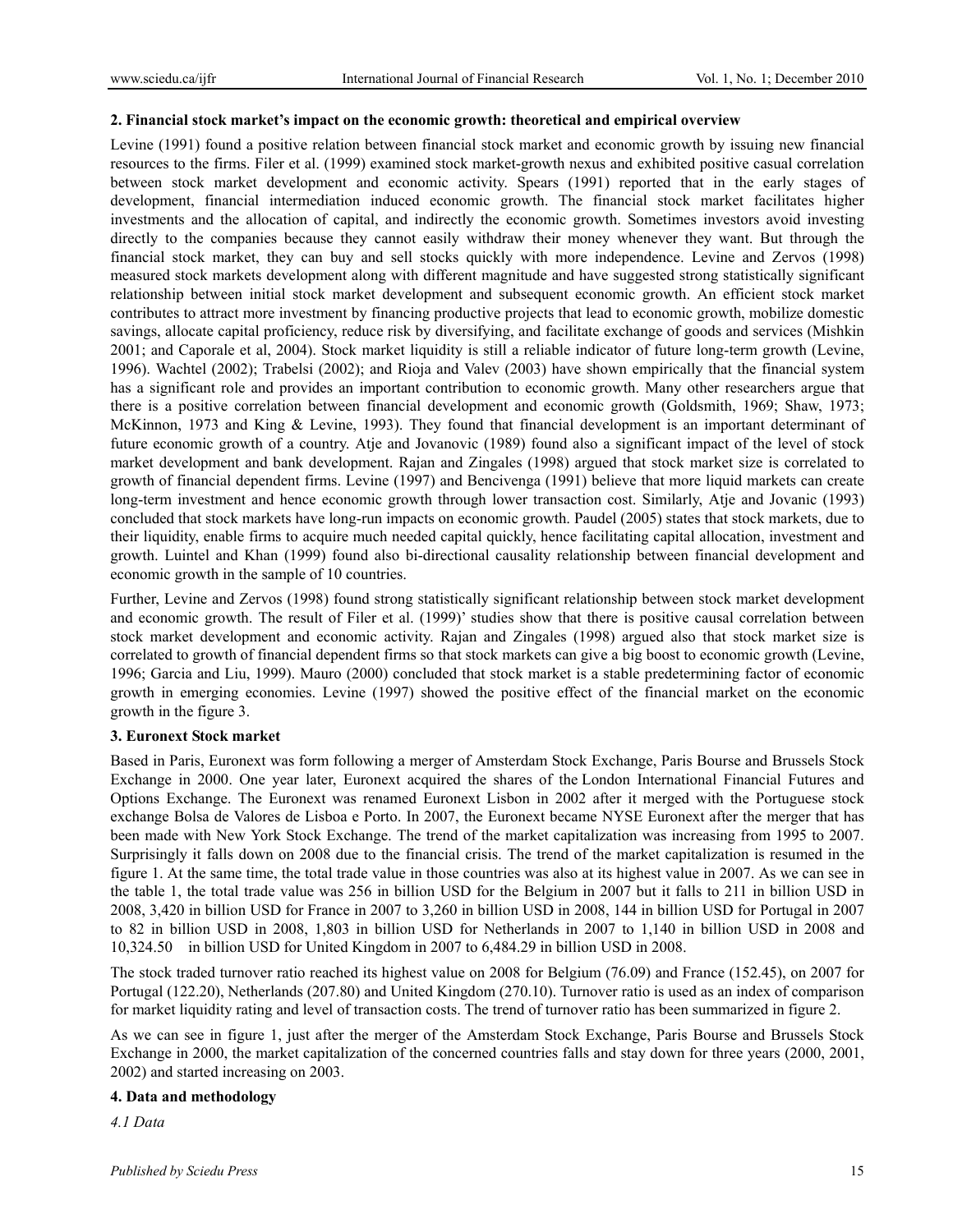The data analyzed in this paper consists of economic and financial time series of some European countries. These include Gross Domestic Product (GDP) in current USD, Foreign Direct Investment (FDI), stock Total Traded Value (TTV), Turnover Ratio (TR) and Market Capitalization (MC). Stock market development is a multi-dimensional concept. It is usually measured by stock market size, liquidity, volatility, concentration, integration with world capital markets, and the legal rules (regulation and supervision) in the market (Garcia and Liu, 1999). Markets that are liquid should be able to handle heavy trading without large price swings (Levine, 1996). Data have been collected from Word Development Indicator Website. The data set of the study consists of 14 annual observations covering 1995 to 2008. In order to obtain more data for our statistics analysis, we used Boot, Feibes and Lisman (1967) derivative method to change annual data to quarterly data, using the following matrix:

| $X_1$             |          | 3499   | $-1488$ | 309    |                |  |
|-------------------|----------|--------|---------|--------|----------------|--|
| $X_2$             |          | 2697   | $-464$  | 87     |                |  |
| $X_3$             |          | 1911   | 528     | $-119$ |                |  |
| $X_4$             |          | 1173   | 1424    | $-277$ |                |  |
|                   |          |        |         |        |                |  |
| $X_5$             |          | 531    | 2128    | $-339$ |                |  |
| $X_6$             | 1<br>$=$ | 49     | 2512    | $-241$ | $t_1$          |  |
| $X_7$             | 9280     | $-241$ | 2512    | 49     | t <sub>2</sub> |  |
|                   |          |        |         |        | $t_3$          |  |
| $X_8$             |          | $-339$ | 2128    | 531    |                |  |
| X <sub>9</sub>    |          | $-277$ | 1424    | 1173   |                |  |
| $\mathbf{x}_{10}$ |          | $-119$ | 528     | 1911   |                |  |
| $\mathbf{x}_{11}$ |          | 87     | -464    | 2697   |                |  |
| $\mathbf{x}_{12}$ |          | 309    | $-1488$ | 3499   |                |  |

#### *4.2. Statistics*

# **Granger Causality test**

This study uses Granger-causality test proposed by Granger (1969) for testing statistical causality between stock market development and the economy growth. Granger causality may have more to do with precedence, or prediction, than with causation in the usual sense. It suggests that while the past can cause/predict the future, the future cannot cause/predict the past.

The hypothesis of interest is:

H0: Stock market does not Granger-causes economic growth.

According to Granger, X causes Y if the past values of X can be used to predict Y more accurately than simply using the past values of Y. In other words, if past values of X statistically improve the prediction of Y, then we can conclude that X "Granger-causes" Y.

The hypotheses are tested in the context of VAR of the following form:

$$
EG_t = \sum_{j=1}^n \alpha_i EG_{t-t} + \sum_{j=1}^n \beta_j SM_{t-j} + u_{1t}
$$
  
\n
$$
SM_t = \sum_{i=1}^n \lambda_i SM_{t-i} + \sum_{j=1}^n \delta_j EG_{t-j} + u_{2t}
$$
 (2)

Where, EG is economic growth proxies by real GDP and FDI, and SM is stock market proxies by market capitalization trade value and turnover ratio. To test the hypotheses, the restricted F-test is applied, which is given by:

 $F = [(RSSR - RSSUR)/m] / [RSSUR/(n-k)]$  (3)

Where, m is number of lagged terms and k is the number of parameters and RSSR and RSSUR are residual sum of squares of restricted and unrestricted models respectively. The appropriate lag length is established by Akaike Information Criterion (AIC) and Schwarz Information Criterion (SIC).

#### **5. Results interpretation**

The results suggest Granger causality relationship between financial market proxies and GDP for France and United Kingdom at 5% level of significance. It is also found that the market capitalization "Granger causes" Foreign Direct Investment at 5% level of significance. Further the null hypothesis that the stock market development does not "Granger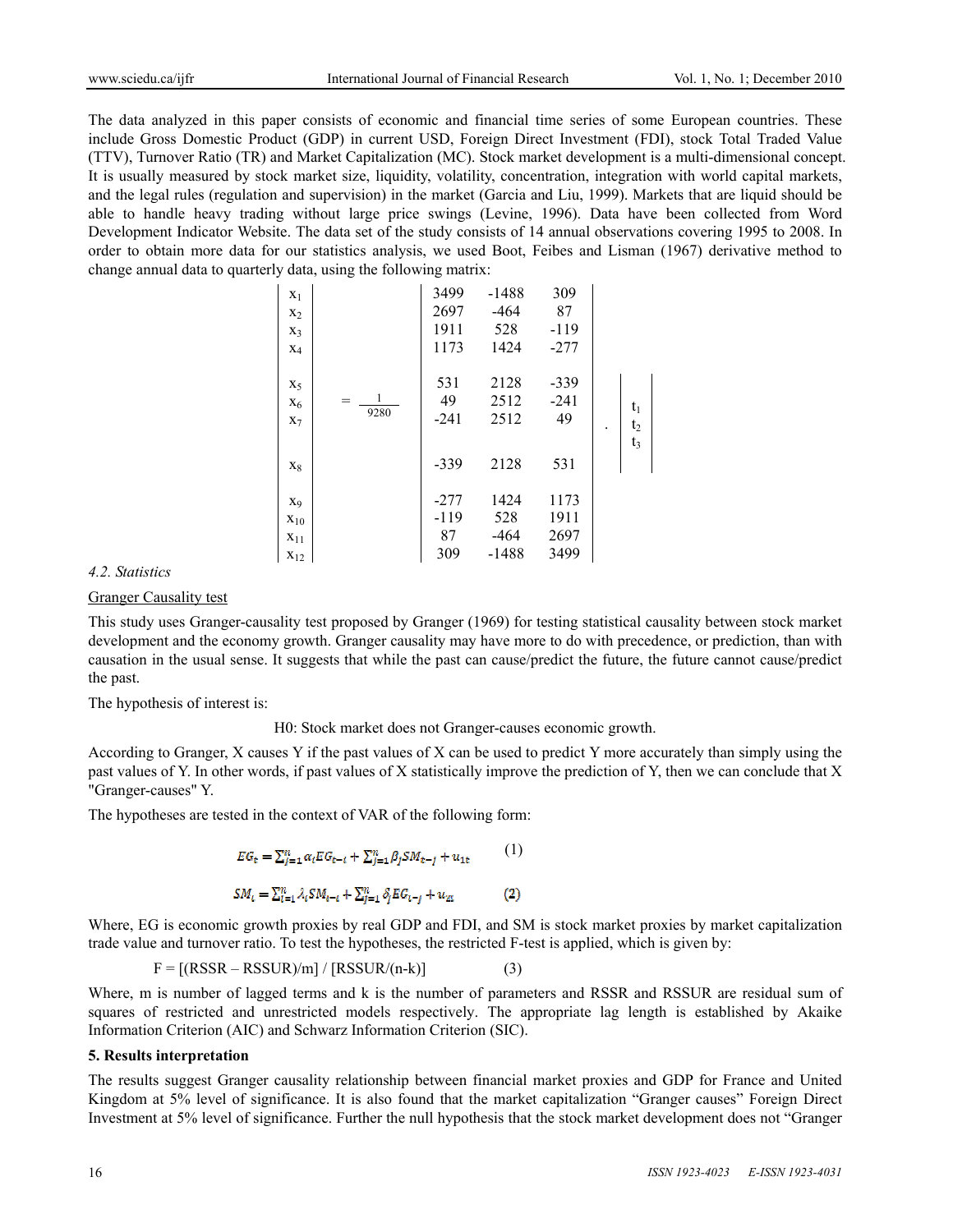cause" economic growth is rejected at 10% level of significance. The results in tables 2, 3 and 4 indicate that the stock market development does significantly "Granger cause" economic growth in France and United Kingdom. Furthermore, it is found that stock market development does "Granger cause" but not significantly the economic growth of Netherlands. Nevertheless, our findings are negative for Belgium and Portugal, thus, even with the fact that must studies have shown, positive relationship between stock market development and economic growth, we believe that the results are only valuable for develop and liquid financial stock market. The proof has been shown in our results by the case of Belgium and Portugal. The results corroborate with existing empirical works (Levine 1997, Mauro 2000, De Gregorio and Guidotti 1995, G.RSOY, C. T., Al-Aali, H. 2000). Bencivenga et al. (1996) maintain that equity markets can increase the average productivity of capital and, in turn, positively affect growth by decreasing liquidity costs.

#### **6. Conclusions**

The paper makes a modest contribution on the role of stock market development on economic growth in some Euronext countries for the period from 1995:Q1 – 2008:Q4. The results of the study suggest that the stock market growth and economic growth have long-run relationship. It reveals that the stock market liquidity do help to improve the future economy. The findings are consistent with existing theoretical framework as illustrated by several authors about the relationship between financial market development and economic growth. Nowbutsing (2009) also found that stock market development is an important ingredient for growth in Mauritius since the stock market gives a general idea of an economy health. However, the stock market development effect is not found significant for causation of economic growth in Belgium and Portugal. The causality has been observed only in the countries where the stock market in significantly active and highly liquid. More precisely, the causality runs from stock market proxies to economic growth shows a significant relation between market capitalization, total trade value and turnover ratio on the GDP and FDI. The funds raised by the corporate from the financial markets during the study period thus played an important role for the appreciable growth registered by the Euronext countries economy. Thus, the finding that changes in economic growth is "Granger caused" by changes in financial stock market proxies is important in the sense that it supports to justify the leading role of the stock market in determining economic activities even in developed countries like France and United Kingdom. This study has been constrained because the causality used in the study is "Granger causality". Thus, the need of further research is obvious in order to get more evidence about the bi-directional relationship between the stock markets and economic growth in Euronext countries.

#### **References**

Atje, R., and Jovanovic, B. (1993). *Stock Markets and Development*, European Economic Review, Vol. 37, 632-640.

Baboo, M. Nowbutsing (2009). Stock Market Development And Economic Growth: The Case Of Mauritius, International Business & Economics Research Journal, Volume 8, Number 2.

Benchivenga, V. R., and Smith, B. D, (1991). *Financial Intermediation and Endogenous Growth*, The Review of Economic studies, Vol. 58, pp. 195-209.

Bencivenga, V., Smith, B., and Starr, R.M. (1996). *Equity markets, transactions costs, and capital accumulation: an illustration*, The World Bank Economic Review, 10 (2): 241-65.

Boot, J.C.G., Feibes, W., and Lisman, J. H. (1967). *Further Methods of Derivation of Quarterly Figures from Annual Data,* Journal of the Royal Statistical Society. Series C (Applied Statistic), Vol. 16, No.1, pp. 75-76.

De Gregorio, J., and Guidotti, P.E. (1995). *Financial development and economic growth*, World Development, 23: 433-48.

Demetriades, Panicos and Khaled Hussein. (1996). Does *Financial Development Cause Economic Growth? Time-series Evidence from 16 Countries,* Journal of Development Economics 51:387-411.

Filer, Hanousek and Nauro, (1999). *Do Stock Markets Promote Economic Growth?* Working Paper No.267.

G.RSOY, C. T., Al-Aali, H.(2000). *Causal Relationships Between Financial and Economic Development In Gulf Countries,* DoÛuß University Journal, Vol. 1, pp.124-134.

Garcia, Valeriano, and Liu, Lin (1999). *Macroeconomic Determinants of Stock Market Development*, Journal of Applied Economics 11, 29-59.

Levine, Ross (1996). *Stock Markets: A Spur to Economic Growth*, Finance and Development Division, the World Bank's Policy Research Department.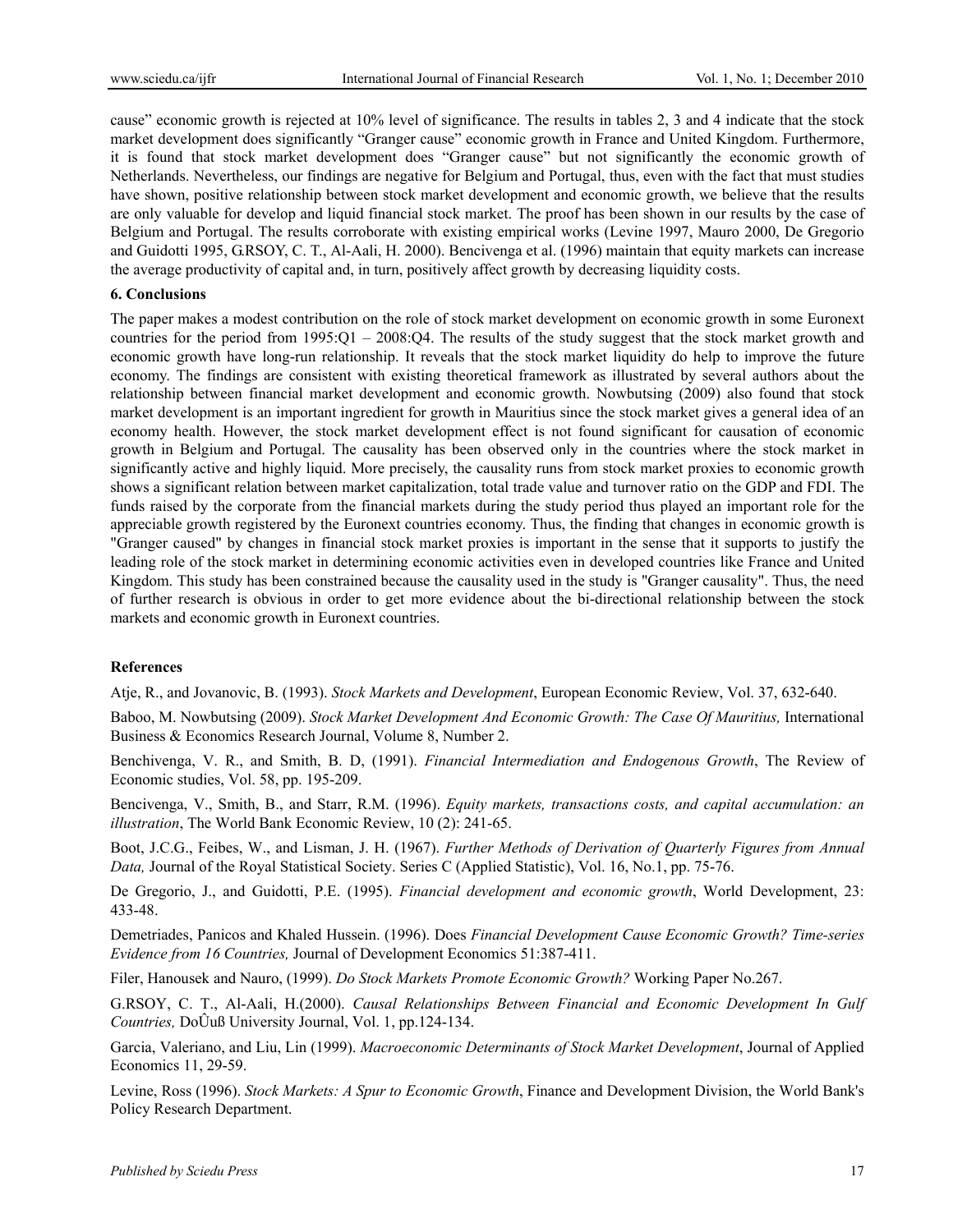Levine, Ross (1997). *Financial Development and Economic Growth: Views and Agenda*, Journal of Economic Literature, 35, 688-726.

Levine, Ross (1997). *Financial Development and Economic Growth: Views and Agenda*, Journal of Economic Literature XXXV, 688-726.

Levine, Ross and Zervos, Sarah (1998). *Stock Markets, Banks, and Economic Growth*, American Economic Review 88:537-558.

Levine, Ross and Zervos, Sarah (1998). *Stock Markets, Banks, and Economic Growth*. American Economic Review 88:537-558.

Levine, Ross and Zervos, Sarah. (1998). *Stock Markets, Banks, and Economic Growth*. American Economic Review 88:537-558.

Levine, Ross, and Zervos, Sara (1996a). *Stock Market Development and Long-Run Growth*, The World Bank, Policy Research Working Paper No. 1582.

Luintel, Kul, and Khan, Mosahid (1999). *A Quantitative Reassessment of the Finance-Growth Nexus: Evidence from a Multivariate VAR,* Journal of Development Economics 60: 381-405.

Mauro, Paulo (2000). *Stock Returns and Output Growth in Emerging and Advanced Economies*, IMF Working Paper, No. 89.

Paudel, N. P. (2005). *Financial System and Economic Development*, Nepal Rastra Bank in Fifty Years, Part –II, Financial System. Kathmandu: NRB.

Rajan, R.G., and Zingales, L. (1998). *Financial Dependence and Growth*, American Economic Review 88, 559–586.

Rioja, F., and Neven, V. (2003). *Finance and the Sources of Growth at Various Stages of Economic Development*, (Georgia State University, Department of Economics, Andrew Young School of Policy Studies).

Spears, A. (1991). *Financial Development and Economic Growth-Causality Tests*, Atlantic Economic Journal, 19:66-74.

Trabelsi, M. (2002). *Finance and Growth, Empirical Evidence from Developing Countries: 1960-1990*, Institut des Hautes Etudes Commercials de Carthage (IHEC), Tunisia.

Wachtel, P. (2002). *How Much Do We Really Know about Growth and Finance*?, Federal Reserve Bank of Atlanta Conference on Finance and Growth.

| Date | Belgium | France  | Portugal | Netherlands | United Kingdom |
|------|---------|---------|----------|-------------|----------------|
| 1995 | 15.25   | 365.00  | 4.23     | 248.61      | 510.13         |
| 1996 | 26.12   | 277.00  | 7.15     | 339.50      | 578.47         |
| 1997 | 29.71   | 403.00  | 20.93    | 284.87      | 829.13         |
| 1998 | 55.36   | 591.00  | 47.58    | 420.20      | 1167.38        |
| 1999 | 59.13   | 788.00  | 40.80    | 478.44      | 1377.86        |
| 2000 | 38.01   | 1080.00 | 54.37    | 677.21      | 1835.28        |
| 2001 | 41.11   | 1080.00 | 27.28    | 1033.47     | 1861.13        |
| 2002 | 33.81   | 935.00  | 20.33    | 462.32      | 1909.72        |
| 2003 | 42.67   | 1100.00 | 21.72    | 5299.19     | 2211.53        |
| 2004 | 80.06   | 1420.00 | 37.67    | 747.42      | 3707.19        |
| 2005 | 126.00  | 1530.00 | 41.64    | 835.75      | 4167.02        |
| 2006 | 166.00  | 2500.00 | 70.23    | 109.61      | 4242.08        |
| 2007 | 256.00  | 3420.00 | 144.00   | 1803.44     | 10324.50       |
| 2008 | 211.00  | 3260.00 | 82.55    | 1140.33     | 6484.29        |

Table 1: Stocks traded, total value (in billion current US\$)

Source: World Development Indicator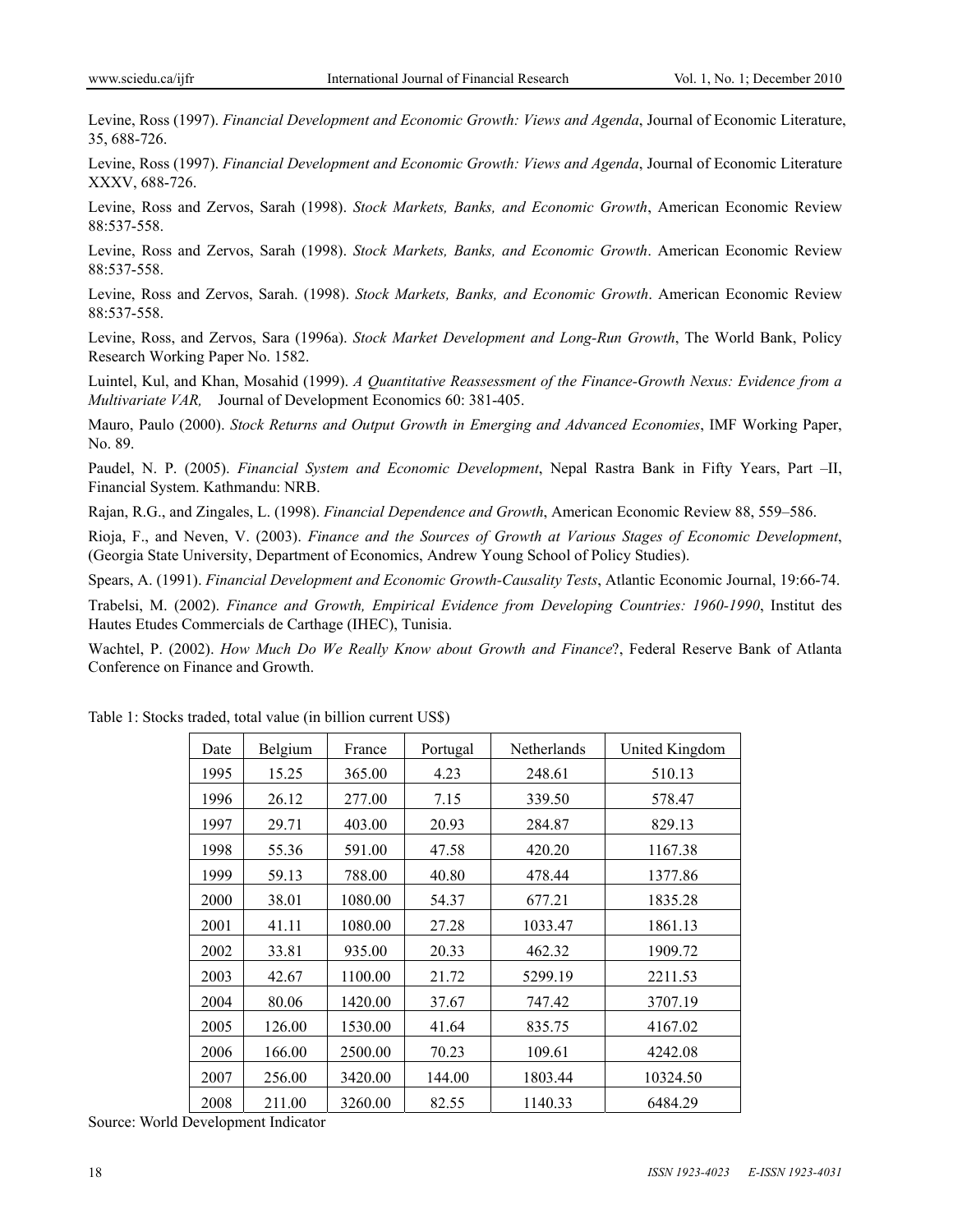| <b>BELGIUM</b>                   |     |          |                |     | <b>FRANCE</b>                    |     |            |           |      |
|----------------------------------|-----|----------|----------------|-----|----------------------------------|-----|------------|-----------|------|
| Direction of<br>Causality        | Obs | F-Value  | Causality      | Lag | Direction of<br>Causality        | Obs | F-Value    | Causality | Lags |
| МC<br>Granger<br>Causes GDP      | 49  | 0.10073  | N <sub>0</sub> | 3   | МC<br>Granger<br>Causes GDP      | 53  | 1.78620*   | yes       | 3    |
| <b>TTV</b> Granger<br>Causes GDP | 53  | 0.66114  | N <sub>0</sub> | 3   | <b>TTV</b> Granger<br>Causes GDP | 53  | $1.39463*$ | yes       | 3    |
| TR Granger<br>Causes GDP         | 53  | 1.27965* | <b>Yes</b>     | 3   | TR Granger<br>Causes GDP         | 53  | 2.86116*   | yes       | 3    |
| MC Granger<br>Causes FDI         | 49  | 0.20527  | N <sub>0</sub> | 3   | MC Granger<br>Causes FDI         | 49  | $5.20543*$ | yes       | 3    |
| <b>TTV</b> Granger<br>Causes FDI | 49  | 0.12411  | No             | 3   | <b>TTV</b> Granger<br>Causes FDI | 49  | 8.01860*   | yes       | 3    |
| TR Granger<br>Causes FDI         | 49  | 0.44513  | N <sub>0</sub> | 3   | TR Granger<br>Causes FDI         | 49  | 6.40934*   | yes       | 3    |

Table 2: Granger causality test (Belgium and France)

Table 3: Granger causality test (Portugal and Netherlands)

| <b>PORTUGAL</b>                  |     |         |                |      | <b>NETHERLANDS</b>               |     |          |                |          |
|----------------------------------|-----|---------|----------------|------|----------------------------------|-----|----------|----------------|----------|
| Direction of<br>Causality        | Obs | F-Value | Causality      | Lags | Direction of<br>Causality        | Obs | F-Value  | Causality      | Lag<br>S |
| МC<br>Granger<br>Causes GDP      | 53  | 0.28748 | N <sub>0</sub> | 3    | МC<br>Granger<br>Causes GDP      | 53  | 0.16113  | N <sub>0</sub> | 3        |
| <b>TTV</b> Granger<br>Causes GDP | 53  | 0.28748 | N <sub>0</sub> | 3    | <b>TTV</b> Granger<br>Causes GDP | 53  | 1.18485* | Yes            | 3        |
| TR Granger<br>Causes GDP         | 53  | 0.04570 | No             | 3    | TR Granger<br>Causes GDP         | 53  | 0.38759  | N <sub>0</sub> | 3        |
| MC Granger<br>Causes FDI         | 49  | 0.64824 | N <sub>0</sub> | 3    | MC Granger<br>Causes FDI         | 49  | 6.97888* | Yes            | 3        |
| TTV Granger<br>Causes FDI        | 49  | 0.96564 | N <sub>0</sub> | 3    | <b>TTV</b> Granger<br>Causes FDI | 49  | 1.45243* | Yes            | 3        |
| TR Granger<br>Causes FDI         | 49  | 0.71777 | N <sub>0</sub> | 3    | TR Granger<br>Causes FDI         | 49  | 0.84270  | N <sub>0</sub> | 3        |